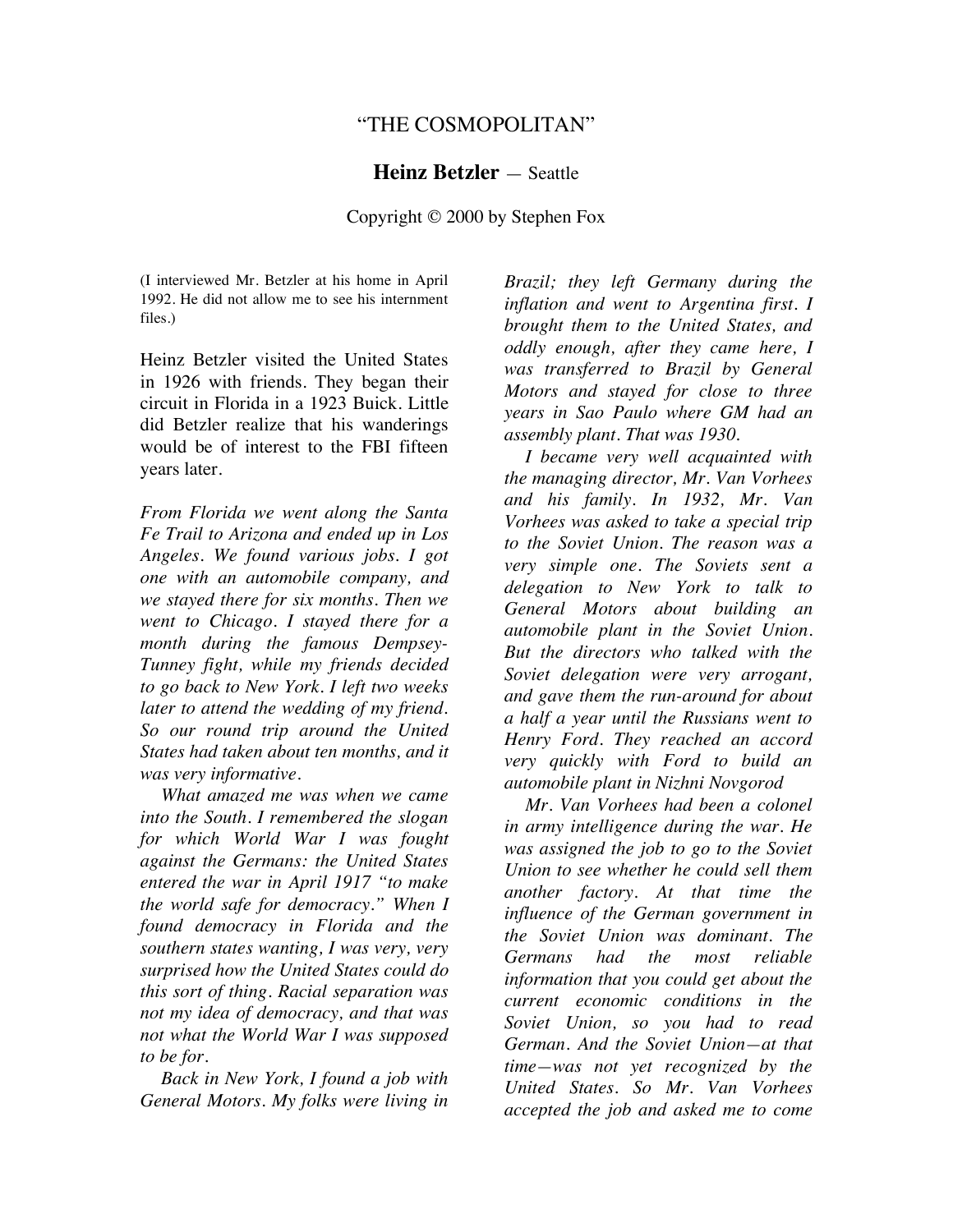*along as his interpreter and secretary, which I gladly accepted. We went back to New York from Sao Paolo and stayed there for two months, then on to Berlin because we had to get visas from the Soviet consulate there. We finally left by train for Moscow on the 6th of March, by which time Hitler was already in power.* 

*We established contact with the Soviet agencies, which now gave us the runaround. The fact was they had no money; they were in great distress in the 30s. The farmers were deprived of their property because the agreement was that if they delivered the foodstuffs they would get tractors, and so forth. Well, those farmers had been doing the farming all their lives, and they knew how to do it and could deliver. But the factories weren't working the way they were supposed to, and these farmers did not get their tractors. So they quit. Then they were killed. Stalin arrested them, and, according to the stories that I heard, he killed about five million Russians in reprisal.* 

*Periodically my boss would leave the country, to give the impression that we were not too anxious. It was a psychological sort of thing. He went to Finland, or back to Germany, and I took that opportunity to make a trip in the Soviet Union. I flew from Moscow to Dnepropetrovsk and two elderly people with company connections met me at the station and took me to their home. The whole house used to belong to them, but now they only had two rooms.* 

*Then I wanted to visit Istanbul. I managed to get a flight from Dnepropetrovsk to Odessa. In Odessa I stayed at a hotel and booked passage to Baku, then to Tiflis and over the mountains by bus and back again by* 

*train to Moscow. The total trip took twenty days.*

*To make a long story short, we accomplished nothing in the Soviet Union. We decided to leave permanently, and went to Vienna, leaving our notice with the Russians that if they wanted to contact us this was where we would be. Van Vorhees had arranged for me to find a job at Opel, which is part of General Motors. So I was in Russelsheim, between Frankfurt and Mainz, which is the seat of the Opel factory. I was there for almost three years.* 

*In the course of my stay with Opel, I got acquainted with a young lady who eventually became my wife, but the political situation grew more dangerous. Several times I was called before the Nazi Party high command about statements that I had made in private conversation with other people regarding the situation in Germany and what I had encountered in the Soviet Union and the United States. They hadn't appreciated what I said.* 

*I decided that since my parents were already American citizens, living in New York, I would to go back to America. I asked for a new assignment and was transferred to General Motor's diesel in Detroit. That was in 1937.* 

Q: After you returned to the United States, had you thought about becoming an American citizen?

*Oh, that was absolutely my intention. I had taken out my first papers. But you have to be there five years, and I never was there five years, coming and going, so I had to start all over again. Then the war broke out. During conversations with my colleagues at General Motors, I made it known that I was not a*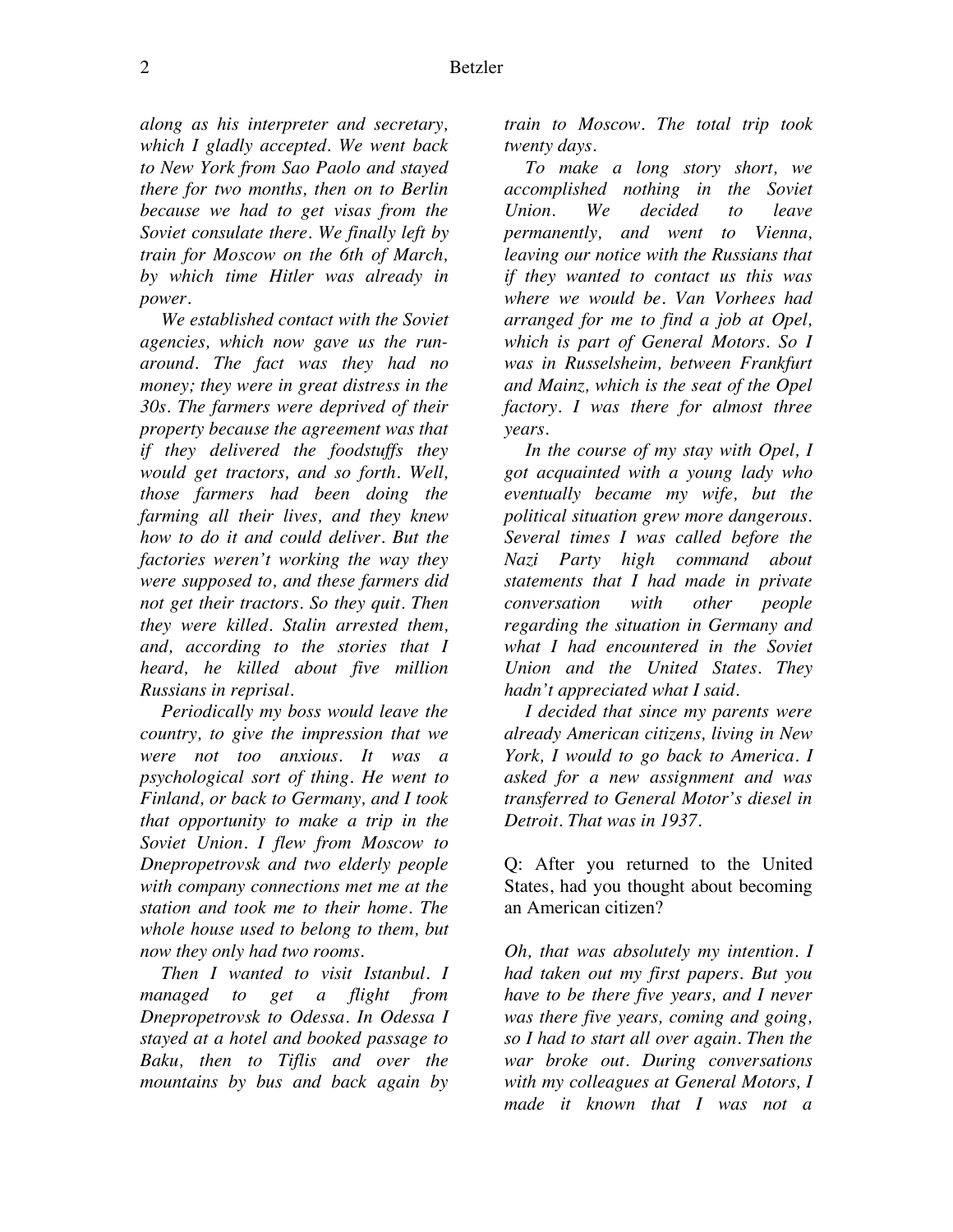*sympathizer with Hitler, or the Nazis, but also that I certainly would never fight in a war on the side of the British, where I would have to fight against Germany. I would not do this, certainly not on the side of the British.* 

*Then in 1939 the war broke out, and I was certainly not sympathetic with Germany's political trend.* 

*Two days after Pearl Harbor, FBI agents knocked on my door and said, "We have heard about you and we would like to ask some questions." The Olympic games were held in Berlin in 1936, and my future wife and I attended. At the end of the games they issued these souvenir volumes showing the sporting events, but on the front of the book was a photo showing Hitler and other officials giving the Nazi salute. Well, those FBI agents said, "You are a German national?"* 

*"Yes."* 

*"And we have heard that you have given the Nazi salute on one occasion when the American anthem was played." This was at work, in Detroit, allegedly.* 

*"Not to my knowledge."* 

*This is what happened. I don't know what the occasion was when the National Anthem was played during working hours, but when it was over I said to a fellow next to me, "You know, this is the sort of thing they would do in Germany." And somebody saw me do that, and he reported to the FBI that I had given the Nazi salute during the playing of the American anthem. I never found out who the guy was. He didn't tell me either. So when the FBI came, this came up.* 

*They also wanted to know about our sentiments, about politics, and our loyalty to the United States, I suppose, and we said, "Well, we are over here. We have no particular connection to* 

*Germany." But my wife had all of her relatives over there, and I had worked for Opel, and then they came up with this salute thing, and I explained to them what happened. They looked through our library and said, "What kind of books do you have?" And they found this one called "Olympia 1936." It's the same book that deals with the individual athletic events, and on the front has the picture of Hitler giving the Nazi salute in the company of some other Nazi bigwigs.* 

*"Why do you have this book?"* 

*"Because it commemorates the Olympic games, which we attended." They took that book along and said, "You'd better come along with us too."* 

*We had a son who was about oneyear-old, and my wife was pregnant. No matter. They took me along to the immigration station, which was the building that they had designated to hold those people who were arrested on the same suspicion as me. When we got there the place was full; it was about ten o'clock in the evening. It wasn't a bedroom as such, but a room that had been converted where people could sleep. We were there for three months. My wife had the right to come and visit us, which she frequently did, and I was given permission to visit my wife at home. The person in charge, a "meanie" I will call him, because he ordered, "When you take these people out of here, put them in handcuffs."* 

## Q: How many times did you visit home?

*Twice, because, as I said, my wife was pregnant and it was shortly after Christmas. Finally I had my hearing, and there were three officials in there with a newspaper person, I guess; two of them were attorneys and one was from the FBI. And they wanted to tell me that*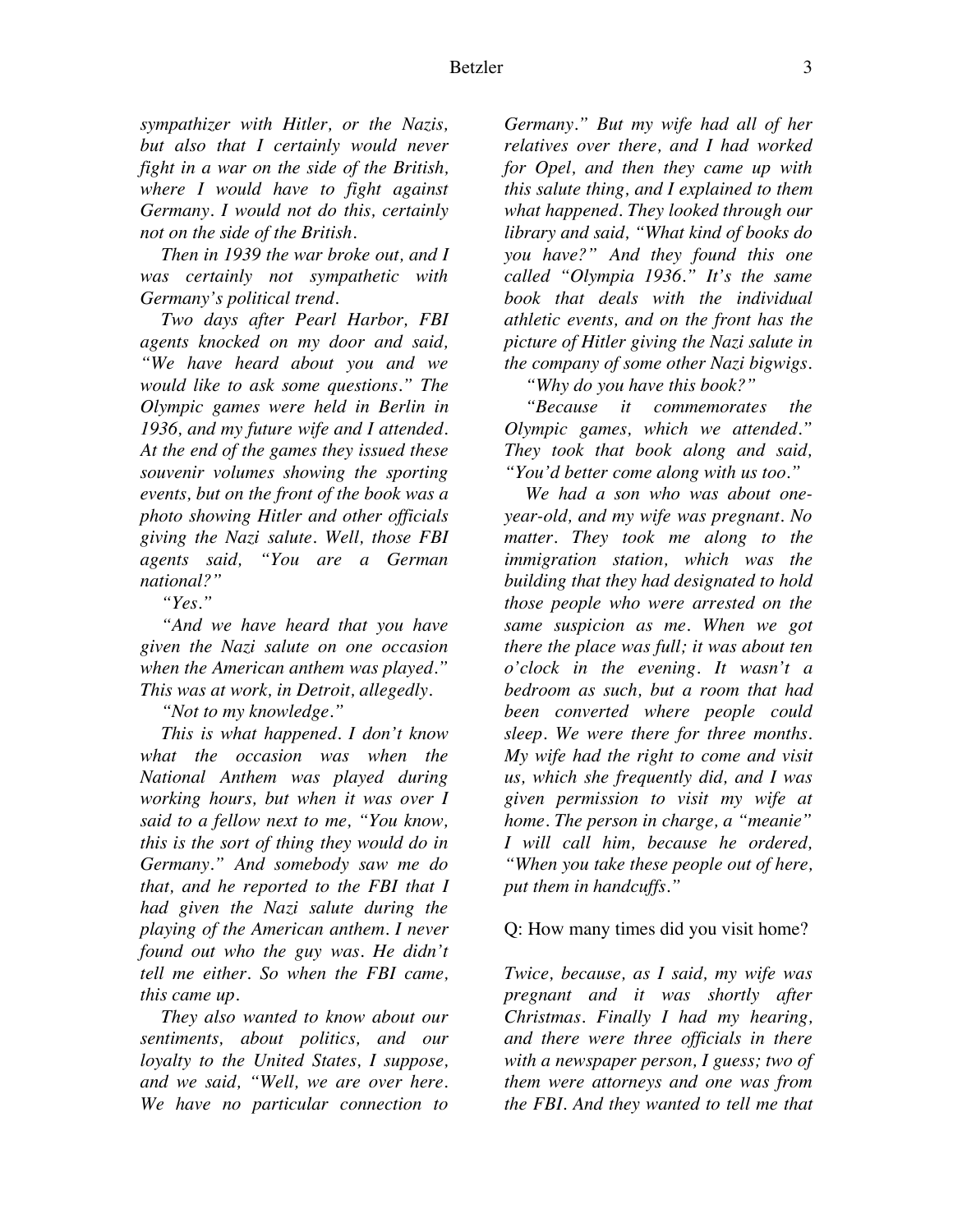*they didn't know what to do; they were also new to this procedure, just groping around to see in what manner they should interrogate the people who were brought in.*

*The fellow who was apparently the leader said, "Tell us your life story from the beginning, when you were born, and all that sort of thing." I told them that it was all in the records when I filed for citizenship: I was born in Germany, and so forth. But they wanted all the details again, and it took over three hours.* 

*Then came the critical question: "Would you fight for the United States?" I said I would, but "I would never, ever fight on the side of the British against the Germans. After the Germans are finished with the British, I might." That was the conclusive statement; I was returned to the immigration station. Three weeks later that it was found that it was in the interests of the United States that I should be interned.*

*Shortly thereafter, a whole bunch of us were taken to the railway station. They brought us to Cincinnati where we were transferred to another train and taken to Fort Oglethorpe in Georgia. That was a military establishment. When we arrived there was a truck and three officers with armed soldiers. They took us to the camp, where the fellow in charge was a retired colonel. We all lined up and then he addressed us and said, "If anyone of you even makes an attempt to escape, these guards have orders to shoot to kill." And there were guard posts all the way around the fence. There was one huge room where all the beds were. The food was ample. One of the fellows who spoke up wanted to say something to the colonel during one of his periodic visits. When he said he wanted to complain, the colonel told his sergeant, "Hit that guy!" but he* 

*wouldn't do it. Then he said, "Put him in solitary," or whatever it was. "Three days without food or water." He did too.* 

*We were there probably six weeks, and then we were sent to Camp Forrest, Tennessee. It was set up originally for prisoners of war, but since it didn't have any prisoners yet, they put us in there. Again, the fellow in charge was a colonel, but this time, an extremely decent person.* 

*He listened to our complaints, if we had any, and we were allowed a spokesman. In another part of the camp, there were some interned seamen from freighters. One night one of those guys had come to us; he had crawled through the fence. Of course the next day they discovered when they had the roll call that he was missing, and they found him in our camp. That was exciting.* 

*We had a university there because we had [many] people who were able to teach. We were in cabins* [hutments] *with four people each, a wood stove, and that was adequate. We had our sporting events. We could do whatever we wanted to do if we didn't break the rule of getting too close to the fence. I have no complaints. We could write letters. Of course they were all censored. We grew anxious, though, and eventually my wife asked for voluntary internment; we were running out of money. The government contacted my wife when she wanted to be voluntarily interned to try to dissuade her.* 

*My turn to leave came about a year later, in January or February 1943. I was told that, "Yes, you will be united with your wife and your son." We were sent to Seagoville, which had been a female correctional center. Beautiful, concrete, brick structures; they were like hotels.*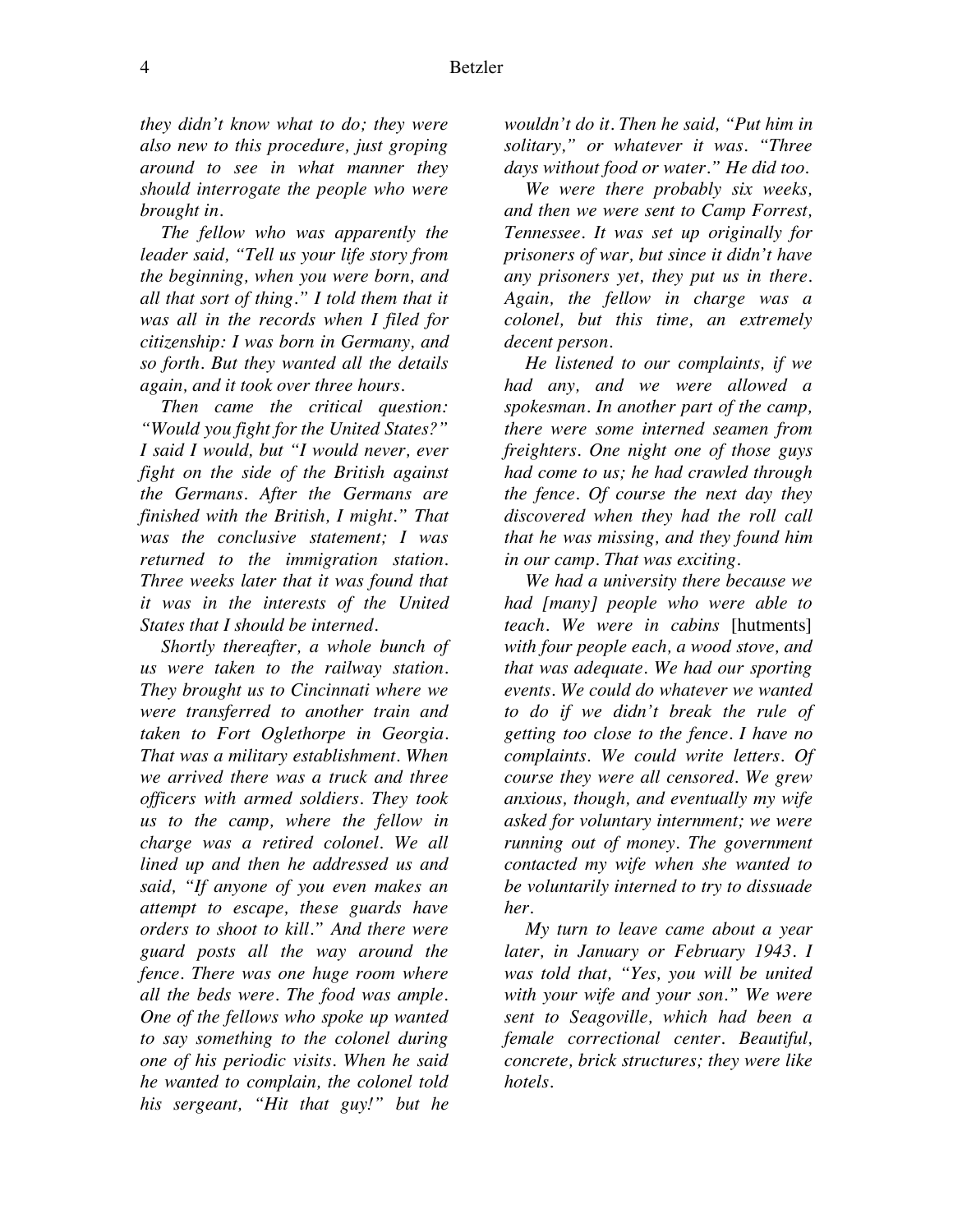Q: Did they tell you why you were moved?

*Yes, this is where the overriding issue that I have formulated comes in: the American government was determined that most of us were going to be American citizens eventually, and they did not want us mistreated in any way. Now, there were some that wanted to go back to Germany, and they were repatriated. But the others were treated with all the respect and courtesy that was possible. They wanted to restore family life. They didn't want continued separation. Coming from a camp like Forrest, and coming to Seagoville, where there was a dining room with small tables of four, was like moving into the Ritz Carlton Hotel. It was fabulous. The people in this camp were extremely polite to us, and fair. I have absolutely nothing but admiration for them, really. If it had been permitted, and if they had wanted to be, they would have been our friends. That was still not the ideal situation, because it was confinement.* 

*They built a big camp at Crystal City, Texas, and that is where all of us wanted to go. There we would have a separate cabin and what amounted to a normal family situation—a kitchen and all the sort of things that you could do as if you were at home. Eventually we were taken to there. I was elected to the camp staff and was the Red Cross connection between the German and American Red Cross. I was also a schoolteacher.*

*The schools played an important part in our camp life, particularly for families with kids, and most of the people had kids. I taught Third and Fourth grades. We had professional school personnel of high quality, mostly deported Germans from Latin America. We had school plays, organized athletic activities, and* 

*classes from Kindergarten through Twelfth grade, as well as specialized college subjects. One of our high school seniors was drafted by the army; he was born in the United States.* 

*After we established ourselves we had to do a lot of work, like making roads and planting trees to make it livable, but the idea was very plain that the United States government wanted us to be together, to lead as strong a family life as possible. And we did. Of course, we had our choice of making friends. Some we liked, some we didn't, that is normal, and we got very well acquainted with a family who had been brought up from Haiti, Mr. and Mrs. Reinbold, who had three children. He had been the German consul in Haiti. Most of those Germans had been brought up from Central and South America. Some of them spoke only Spanish because they had been married to natives.* 

#### Q: Were all the Japanese males?

*No, families. About 1,600 Japanese and about 1,200 Germans. We had separate quarters, but there was no fence or anything between us. We attended each other's events. We had a hall where we could entertain, and as I said, the American government knew precisely what they were doing. They wanted it to be as comfortable as the situation permitted. None of us ever went hungry and as I already mentioned, the personnel were very, very fair and very nice. During 1943 or '44, I was asked whether I wanted to be released in the United States. I said I would not be very happy to work in a defense industry, and under the circumstances, I preferred to stay.*

*The INS officials who ran the camp had their offices in the middle of the*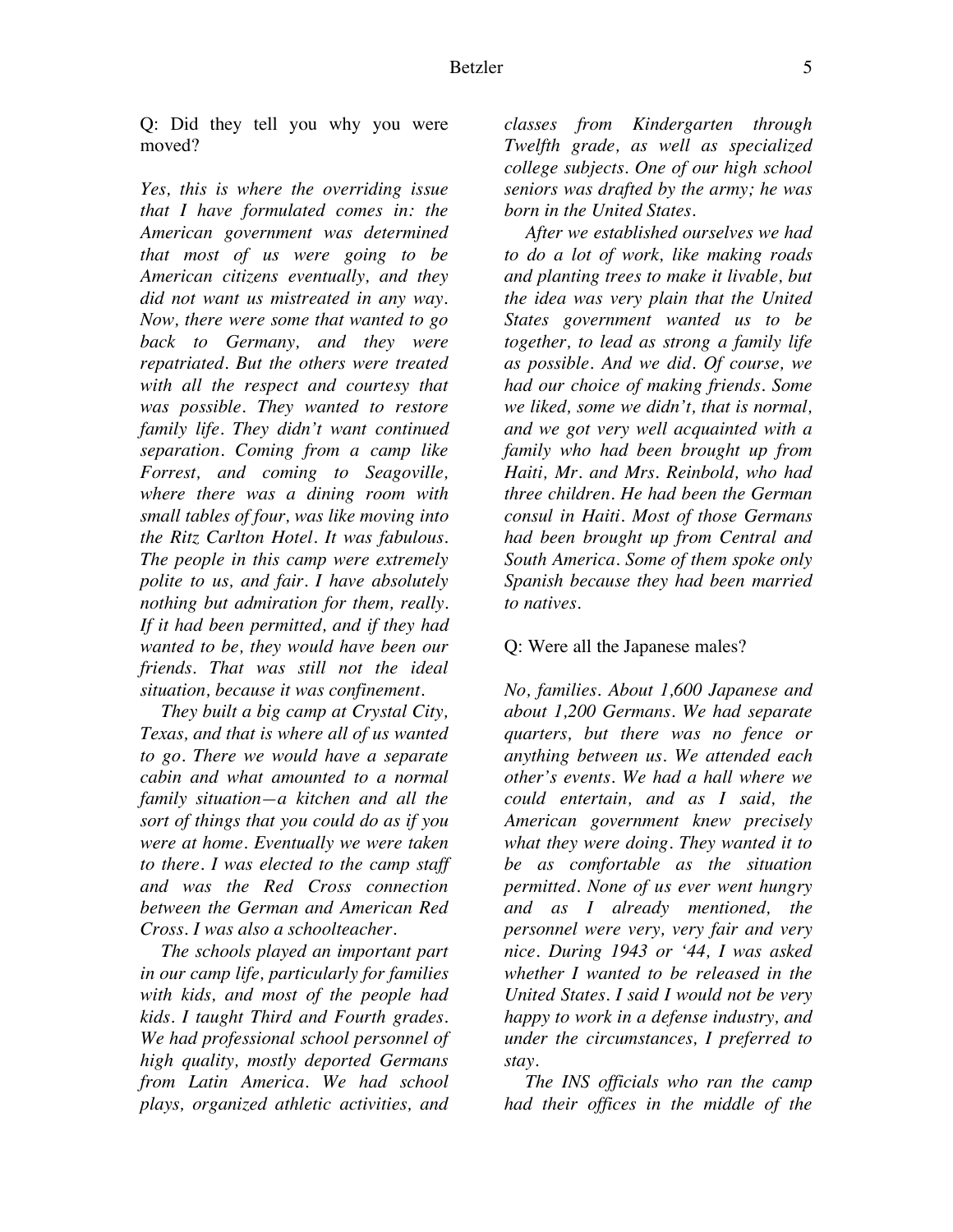*camp. Anybody who wanted to talk to them walked in there and said, "I would like to see...." Whoever you wanted to see. If we wanted to ask a question, or had a complaint, we went to them.* 

Q: So they weren't a continuous presence in your life?

*No, not at all. Both the Japanese and the Germans had their own leadership. Ours was Baron von Falkenheim, and he picked his own assistants.* 

*We came to Schenectady on the 27th of August 1945, with almost no money; I think only fifty dollars. Two days later I had a job, a very menial job, but a job. When we gave up our apartment in Detroit, everything was put into storage. So when we came to Schenectady my mother sent me \$1,000 to make a down payment on a house. We had no furniture, or very little, but the neighbors next door, Mr. and Mrs. "S," helped us out. We didn't tell them that we had been interned.* 

*Mrs. "S" was a very concerned and considerate woman. She saw the situation we were in, and offered all the help that we could possibly get. The funny part was that when we bought this house there was a gentleman living in the basement, and he wanted to stay on. When we moved in, all of a sudden, this man came upstairs, and I said, "Who are you?" And he said, "I'm Mr. 'P.' I am living downstairs, and if you don't mind, I'd like to stay." So he stayed and we bought the house on a mortgage of twenty-seven dollars a month. Mr. "P" paid us twenty-seven dollars for his room.* 

*I worked for this place about a month making hot water heaters. Then I worked for another automotive company, NAPA. And naturally, I immediately reinstated*  *my request for citizenship. I worked for NAPA until I became a citizen, and then I immediately applied at General Electric and got a job at General Electric in Research and Development. From then on, it was good—almost. I worked for General Electric from 1952 until 1970. But something happened in between. Do you remember McCarthy, the Communist hunter?*

Q: He found out you went to the Soviet Union?

*No, he didn't, but General Electric did. Apparently some government officials contacted all kinds of people at General Electric, inquiring about their employees' political leanings. The idiocy of this in my case is staggering! I was interned as supposedly a Nazi, and now they wanted to find out whether I was a Communist!* 

*I could not continue the job on which I was working. They transferred me to a plant that had nothing to do with the military whatsoever. Finally they decided that I should have a hearing. The hearings were in New York City. That was in 1953. There were three people again, and a stenographer who took the voice recording. And up came that question again, of me having saluted the flag. They had the records, of course; they got them from the FBI, I suppose. I told them the story again.* 

*The hearing was in the morning for three hours, then two more in the afternoon. Everything I said was recorded. I told them my political sympathies, how I was first suspected as being a Nazi, and now of being a communist. "It doesn't make any sense. I have no connections with any political organization of any kind."*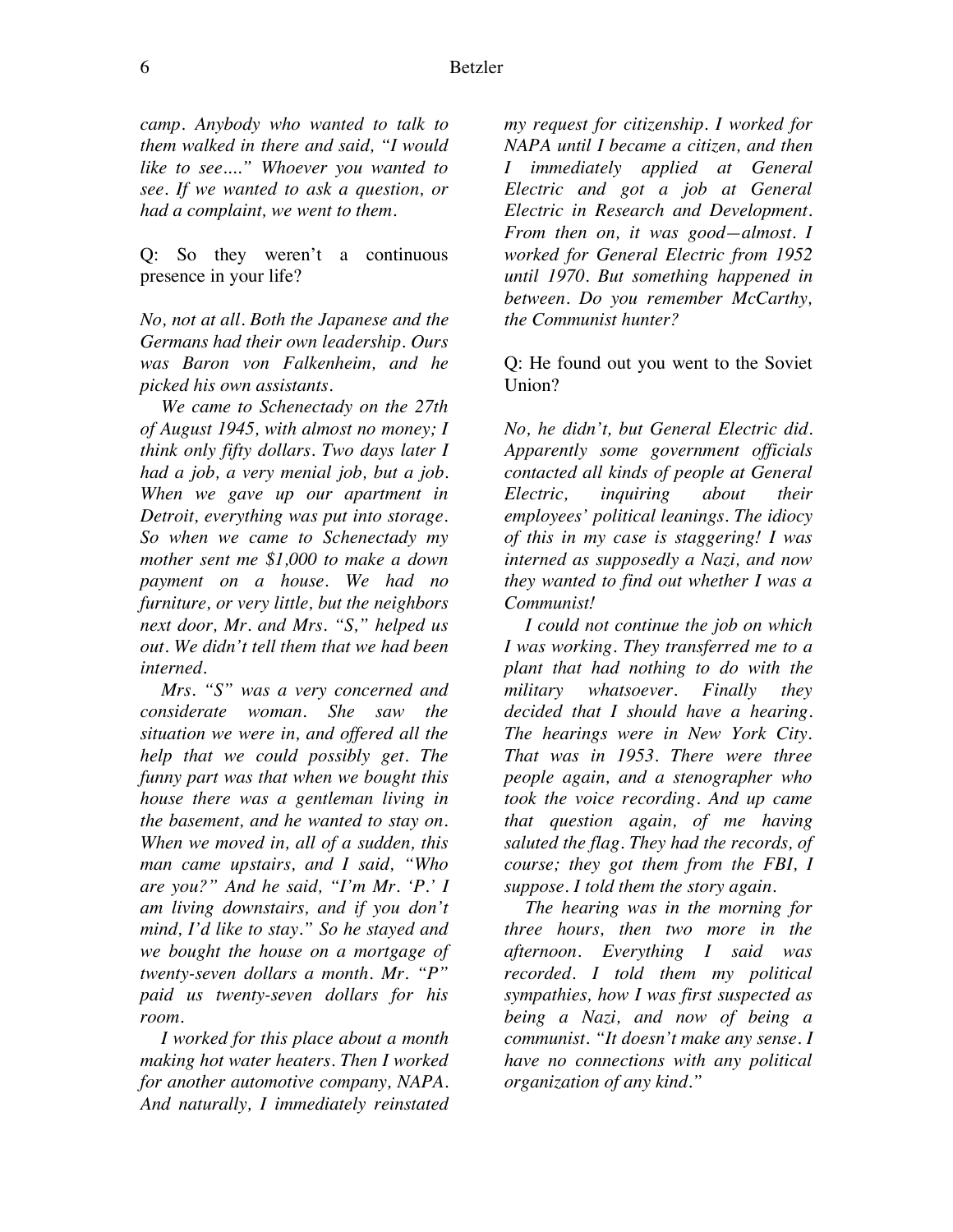Q: Did they talk about your having been to the Soviet Union?

*Of course. Then something very interesting happened. During the Korean War, I was a blood donor. After the meeting was over I returned to my hotel, and it dawned on me that in my pocketbook I had the records that I had donated blood to the Red Cross. So I went back to the offices of the people running the hearing and wrote a letter about my blood donations. They contacted me and said, "Yes, we got your message. You may go back to Schenectady." After three days I was cleared at General Electric and got my old job back.* 

*Eventually I was made a supervisor and did very well. I'm very fond of General Electric. I gave them 100 percent. Anyhow, because of the loss of a big contract, they had to let, I think, seven thousand engineers go, and they approached me and said, "In spite of the fact that you are in the top twenty, you are now 64 1/2 years-old. Wouldn't you consider retiring? You will get a pension. You will get whatever you have paid into the common fund. We don't want to pull people out who are in their 40s who have kids in college and that sort of thing." And so I agreed to do that, and we parted friends and I went in retirement, which was the beginning of an extremely active occupation.* 

*Oddly enough, we don't have any German friends. They are all nativeborn Americans. There was no plan not to meet the Germans, it just happened. In the process, I have become much Americanized, I would say.* 

*But my emotional sentiments about Germany haven't changed. Hitler was an aberration, a passing phase. And what the Nazis did is repulsive. But what* 

*we did to the Indians and the blacks is repulsive, too. And what the Spaniards did to the Incas and Mayas is also repulsive. The human race has committed so many crimes against each other that nobody is outstanding. We all seem to have committed the same crimes. I'm not in favor of what the Israelis are doing to the Palestinians.* 

*My internment was an unnecessary thing, I felt. But I was a German citizen, and there was a war, and hysteria allows and permits and almost commands almost anything. So you have to find enemies; you have to find the spies and the fifth columnists. The war creates situations that cannot be explained logically; circumstances seem to demand that you find a spy or a fifth columnist and then do something about it. I was a victim of circumstances. Nevertheless, my feelings about internment have been so colored by the experience I had with the American people and the fair treatment that we got, that I have NO complaints. The treatment in those camps had such a beneficial impact that being interned was not a punishment. It was a safe heaven. I think it would have been worse if I would have been outside because I can't keep my mouth shut. I'm a very outspoken person; I do not say anything that I don't believe.* 

*When I heard what was going on in Germany during the war, I wouldn't believe at first that these things had happened; I just would not believe it. But my admiration for the American people has increased enormously, and I have no regrets that I became an American citizen. I have lived in the United States now since 1926, and this is 1992. What else would you be? But my sentiments for Germany haven't changed either. I*